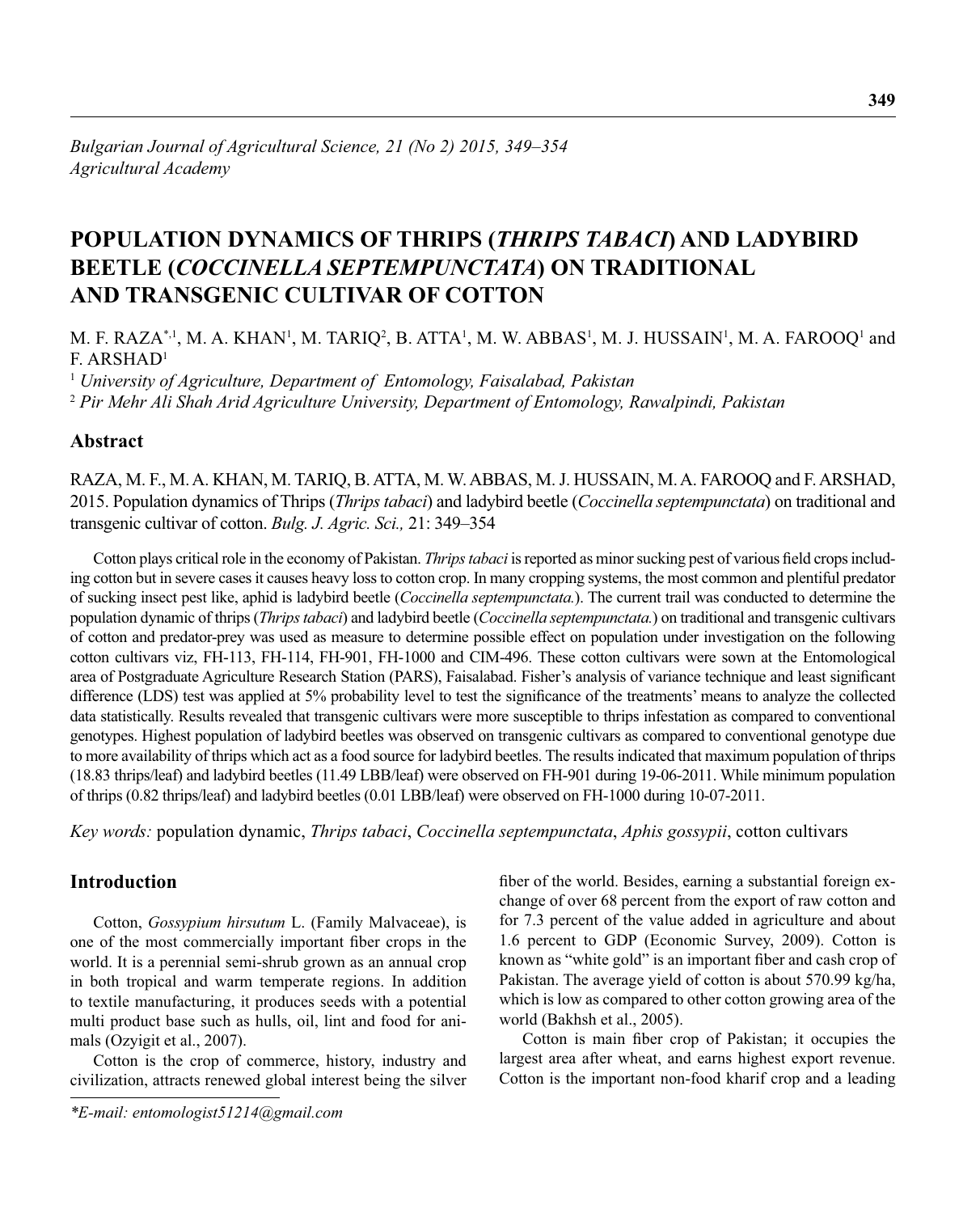source of foreign exchange earning. It accounts for 8.2% of the value added in agriculture and about 2% of GDP (GOP, 2004). During the last one and half decades the production of cotton has been doubled in Pakistan but it is still low as compared to major cotton growing countries of the world (GOP Agriculture Statistics, 2004). The Area under *Bt* improved astonishingly in 2005 when Pakistan Atomic energy commission provided 40,000 Kg seed of different *Bt* cotton strains which were grown over 3,238 hac during the 2005- 06 season (Rao, 2006). Due to regular cultivation of land, hundreds of insect pests appear that reduce the quality and quantity of crops.

Pakistan cotton yields have been stagnant due to many reasons i.e., excessive rains at the time of sowing, high temperatures at the flowering stage, late wheat harvesting resulting in a decline of areaplanted to cotton, incidence of Cotton Leaf Curl Virus and improper production technology in the major cotton growing areas of Punjab and Sindh (Economic Survey, 2007). And also production of cotton is limited by various factors among which insect pests are very important. The key insect pests of cotton are Termite, *Microtermes obesi*; Cutworm, *Agrotis ipsilon*; Thrips, *Thrips tabaci*; Jassid, *Amrasca biguttula biguttula*; Whitefly, *Bemisia tabaci*; Aphid, *Aphis gossypii*; Leaf-roller, *Sylepta derogate*; Red cotton bug, *Dyesdercus koenigii*; Mite, *Tetranychus macfarlanei*; Grey weevil, *Myllocerus undecimpustuletus*; Spotted bollworm, *Earias insulana*; Pink bollworm, *Pectinophora gossypiella* and American bollworm, *Helicoverpa armigera* (Dhaka and Pareek, 2007). In cotton, the insect pests infestation caused deterioration in lint quality and 10-40% losses in crop production (Gahukar, 2006). *Thrips tabaci* damages young cotton seedlings, flowers and stems. The incidence is sever in the beginning of the season during the periods of low relative humidity (Colyer, 1991).

*Chelonus blackburni* Cameron, *Trichogramma achaeae*  Nagraja, *T. brasiliensis* (Ashmead), *Chrysoperla carnea*  Stephens, *Coccinella septempunctata* Linnaeus, *Menochilus sexmaculatus* Fabricius and Spiders have been observed as potential natural enemies of key pests of cotton and play an important role in the cotton ecosystem (Dhaka and Pareek, 2007). The biological control with coccinellids has contributed greatly and suppressed the pests below economic damage (Hoy and Nguyen, 2000). Development of the predator population depends on the availability of prey. A number of beneficial insects are found in fields, where their food habits are different. A high reproductive rate is important so that populations of natural enemy can rapidly increase when hosts are available (Solangi et al., 2005). In Pakistan many species of Coccinellid predators, (Coleoptera: Coccinellidae) are very efficient to control many insect-pests, particularly on

small and soft body insects. There are more than 4000 species of Coccinellids around the world (Michaud, 2001). The occurrence of insect pests greatly reduces both the yield and value of cotton production. The incidence and increase of all the insect pests are much dependent upon the prevailing ecological factors such as temperature, relative humidity and rain (Aheer et al., 1994). The present study was conducted to determine the control of Thrips (*T. tabaci*) by natural biocontrol agent and to check population of Thrips (*T. tabaci*) and ladybird beetle on transgenic and traditional cultivar of cotton. Keeping in view the importance of the crop and losses caused by different insect pests to it, the present research was aimed at studying population dynamics of thrips and their natural enemies on different cotton cultivars.

#### **Materials and Methods**

A field experiment was carried out to check the population dynamics of Cotton Thrips (*Thrips tabaci)* and beneficial fauna on traditional (non-*Bt*) and transgenic (*Bt*) cultivars of cotton. There are three cultivars of *Bt* (FH-113, FH-114 and FH-901) and two cultivars of non- *Bt* (FH-1000 and CIM-496) were sown. The experiment was conducted at the Entomological area of Postgraduate Agriculture Research Station (PARS), Faisalabad. The experiment was laid down in randomized complete block design (RCBD) with a factorial arrangement with three replications and plot size of  $90 \times 60$  cm. Standard and recommended agronomic practices were carried out as and when required.

The five cultivars of cotton viz., three cultivars of *Bt* (FH-113, FH-114 and FH-901) and two cultivars of non-*Bt* (FH-1000 and CIM-496) were sown on  $11<sup>th</sup>$  May, 2011 These cultivars were sown with the dibble method at Row  $\times$ Row distance of 75 cm and the Plant  $\times$  Plant distance of 20 cm. First data regarding on population dynamics of Thrips (*T. tabaci*) and natural fauna of cotton crop were recorded after one month of sowing cotton cultivars and then other data regarding on population dynamics of Thrips (*T. tabaci*) and natural fauna on these cotton cultivars was recorded on a weekly basis throughout the crop season by taking five plants randomly from each plot and from each plant five leaves (upper, middle, bottom) were observed. The average population of thrips was noted per leaf.

Each treatment was randomized by a lottery method in each replication. The adults of the predator seven spotted ladybird beetle, *C. septempunctata* L. was collected from these cotton cultivras which were sown in field of Entomological area of Postgraduate Agriculture Research Station (PARS), Faisalabad. After collection and preservation, identify these insects, the first step is to find out in which Order it is clas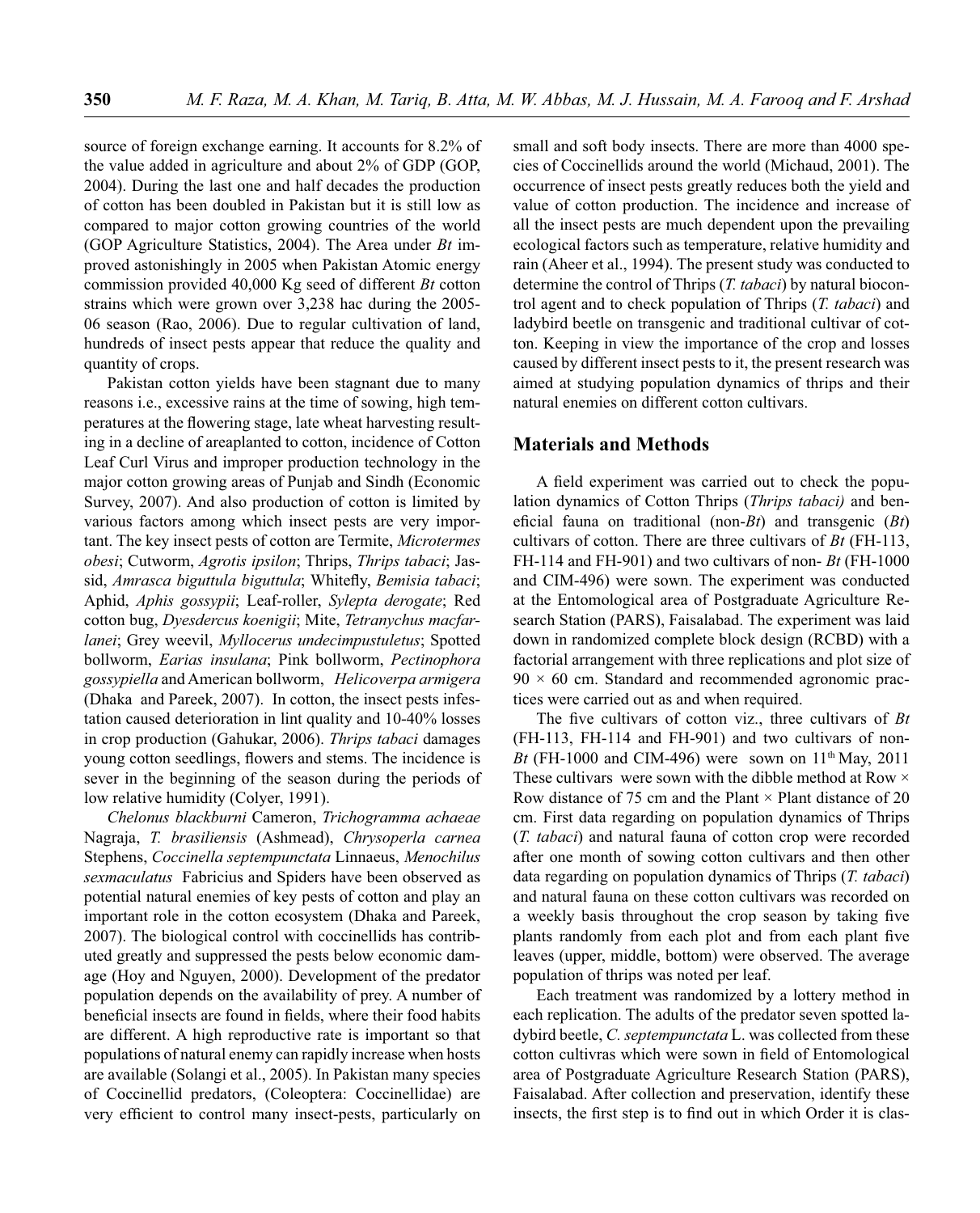sified. For this purpose a dichotomous key was used. A dichotomous key is a tool that uses paired statements or questions to guide you to the solution. Good hand lens was used to run the key.

#### *Statistical Analysis*

Standard procedure was followed to record the data. The data collected was analyzed statistically by applying Fisher's analysis of variance technique and least significant difference test will be applied at 5% probability level to test the significance of the treatment means.

## **Results**

The data regarding the thrips population on different cultivars of *Bt* and non-*Bt* cultivars on different dates of the cotton growing season are presented in the graphs.

#### *Population recorded during 12-06-2011*

Maximum population of thrips was observed on *Bt* varieties i.e., FH-901 (5.29 thrips/leaf) followed by FH-113 (4.55 thrips/leaf) and FH-114 (4.34 thrips/leaf), and minimum population was observed on non-*Bt* varieties i.e., FH-1000 (1.98 thrips/leaf) and CIM-496 (2.22 thrips/leaf) during 12-06-2011. While maximum and minimum population of beneficial fauna of ladybird beetles was seen on FH-901 (3.49 LBB/leaf) and FH-1000 (0.73 LBB/leaf), respectively during 12-06-2011 (Figure 1).



## **Fig. 1. Thrips and Lady Bird Beetle population on different Bt and Non-Bt cultivars of cotton recorded during 12-06-2011 at Entomological area of Post-graduate Agriculture Research Station (PARS), Faisalabad (Punjab), Pakistan**

#### *Population recorded during 19-06-2011*

Maximum population of thrips was observed on *Bt* varieties i.e., FH-901 (18.83 thrips/leaf) followed by FH-113 (17.98 thrips/leaf) and FH-114 (17.30 thrips/leaf), and minimum population was observed on non-*Bt* varieties i.e., FH-1000 (5.40 thrips/leaf) and CIM-496 (6.92 thrips/leaf) during 19-06-2011. While maximum and minimum population of beneficial fauna of ladybird beetles was seen on FH-901 (11.40 LBB/leaf) and FH-1000 (2.27 LBB/leaf), respectively during 19-06-2011 (Figure 2).



Thrips Population — Lady Bird Beetle Population

**Fig. 2. Thrips and Lady Bird Beetle population on different Bt and Non-Bt cultivars of cotton recorded during 19-06-2011 at Entomological area of Post-graduate Agriculture Research Station (PARS), Faisalabad (Punjab), Pakistan**

#### *Population recorded during 26-06-2011*

Maximum population of thrips was observed on *Bt* varieties i.e., FH-901 (16.23 thrips/leaf) followed by FH-113 (15.18 thrips/leaf) and FH-114 (14.26 thrips/leaf), and minimum population was observed on non-*Bt* varieties i.e., FH-1000 (4.99 thrips/leaf) and CIM-496 (5.88 thrips/leaf) during 26-06-2011. While maximum and minimum population of beneficial fauna of ladybird beetles was seen on FH-901 (9.38 LBB/leaf) and FH-1000 (1.92 LBB/leaf), respectively during 26-06-2011 (Figure 3).

#### *Population recorded during 03-07-2011*

Maximum population of thrips was observed on *Bt* varieties i.e., FH-901 (11.48 thrips/leaf) followed by FH-113 (10.62 thrips/leaf) and FH-114 (10.39 thrips/leaf), and minimum population was observed on non-*Bt* varieties i.e., FH-1000 (3.29 thrips/leaf) and CIM-496 (4.30 thrips/leaf) dur-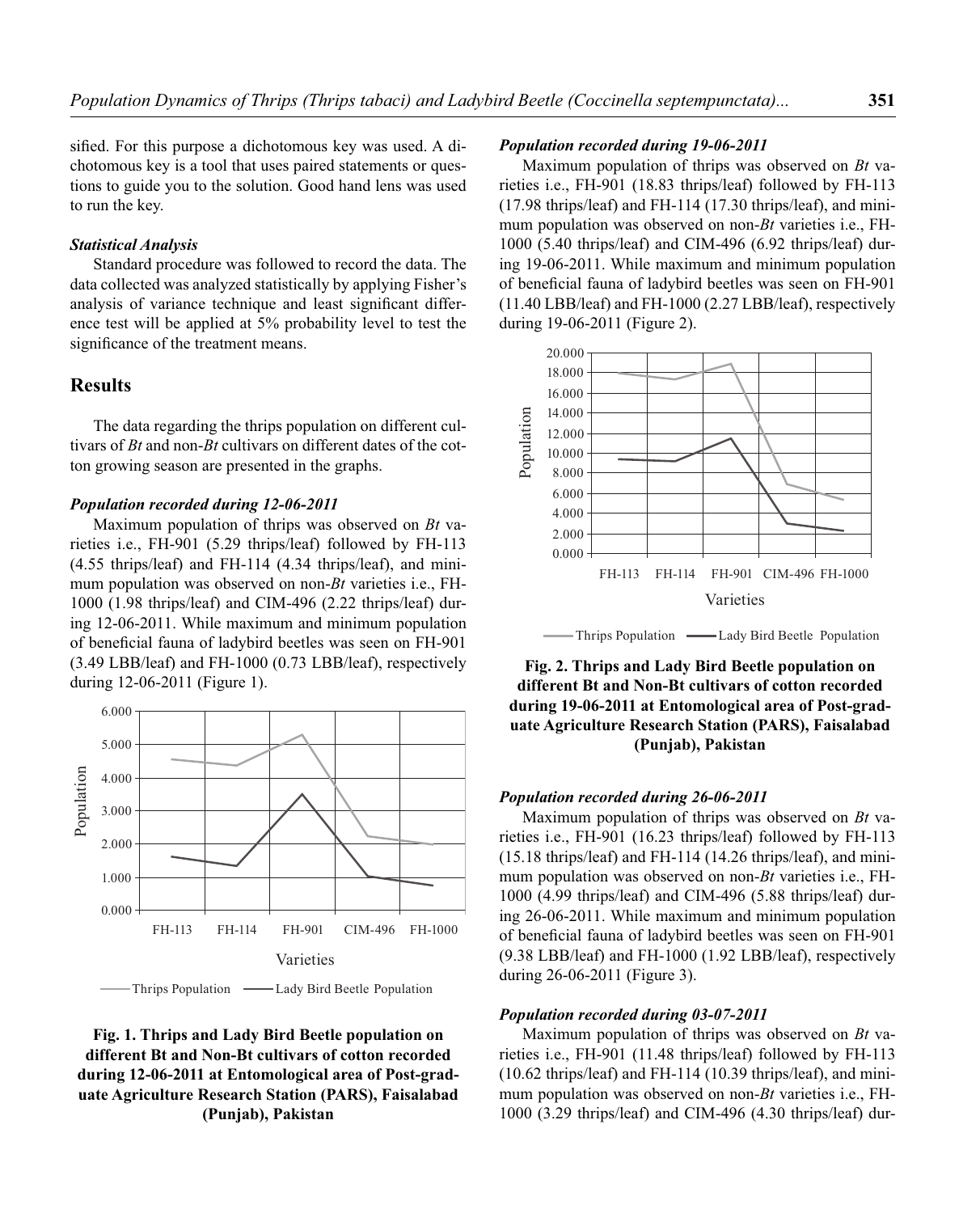





## **Fig. 4. Thrips and Lady Bird Beetle population on different Bt and Non-Bt cultivars of cotton recorded during 03-07-2011 at Entomological area of Post-graduate Agriculture Research Station (PARS), Faisalabad (Punjab), Pakistan**

ing 03-07-2011. While maximum and minimum population of beneficial fauna of ladybird beetles was seen on FH-901 (7.88 LBB/leaf) and FH-1000 (1.57 LBB/leaf), respectively during 03-07-2011 (Figure 4).

#### *Population recorded during 10-07-2011*

Maximum population of thrips was observed on *Bt* varieties i.e., FH-901 (3.40 thrips/leaf) followed by FH-113 (2.62 thrips/leaf) and FH-114 (2.01 thrips/leaf), and minimum population was observed on non-*Bt* varieties i.e., FH-1000 (0.82 thrips/leaf) and CIM-496 (1.99 thrips/leaf) during 10-07-2011. While maximum and minimum population of beneficial fauna of ladybird beetles was seen on FH-901 (1.01 LBB/leaf) and FH-1000 (0.01 LBB/leaf), respectively during 10-07-2011 (Figure 5).



**Fig. 5. Thrips and Lady Bird Beetle population on different Bt and Non-Bt cultivars of cotton recorded during 10-07-2011 at Entomological area of Post-graduate Agriculture Research Station (PARS), Faisalabad (Punjab), Pakistan**

#### *Population recorded during 17-07-2011*

Maximum population of thrips was observed on *Bt* varieties i.e., FH-901 (7.39 thrips/leaf) followed by FH-113 (6.06 thrips/leaf) and FH-114 (5.10 thrips/leaf), and minimum population was observed on non-*Bt* varieties i.e., FH-1000 (2.30 thrips/leaf) and CIM-496 (3.93 thrips/leaf) during 17-07-2011. While maximum and minimum population of beneficial fauna of ladybird beetles was seen on FH-901 (5.91 LBB/leaf) and FH-1000 (1.02 LBB/leaf), respectively during 17-07-2011 (Figure 6).

## **Discussion**

The results revealed that the maximum mean population of thrips was observed on *Bt* varieties i.e., FH-901 (10.44 thrips/leaf) followed by FH-113 and FH-114 (9.50 and 8.90 thrips/leaf, respectively), whereas minimum mean population of thrips was observed on non-*Bt* varieties i.e., FH-1000 and CIM-496 (3.13 and 4.21 thrips/leaf, respectively). The results also revealed that maximum mean population of lady-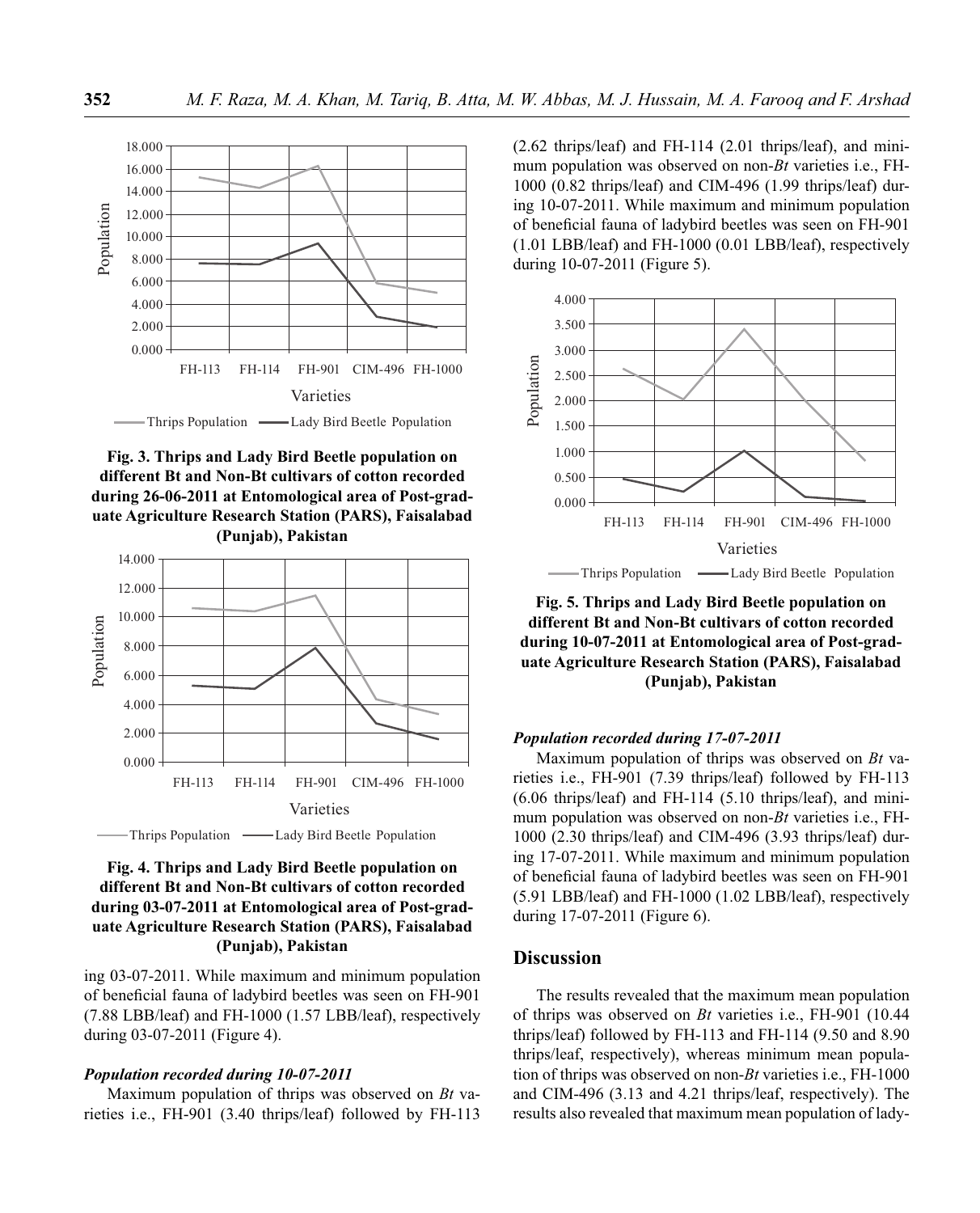

Thrips Population — Lady Bird Beetle Population

## **Fig. 6. Thrips and Lady Bird Beetle population on different Bt and Non-Bt cultivars of cotton recorded during 17-07-2011 at Entomological area of Post-graduate Agriculture Research Station (PARS), Faisalabad (Punjab), Pakistan**

bird beetles was observed on *Bt* varieties i.e., FH-901 (6.51 LBB/leaf) followed by FH-113 and FH-114 (4.61 and 4.40 LBB/leaf, respectively), whereas minimum mean population of ladybird beetles was observed on non-*Bt* varieties i.e., FH-1000 and CIM-496 (1.25 and 1.93 LBB/leaf, respectively) (Figure 7).



**Fig. 7. Mean Comparison of Thrips and Lady Bird Beetles population on different cotton varietiess during June-July 2011**

According to results, maximum population of thrips was recorded on transgenic cultivars as compared to traditional cultivars so our findings have been supported by Naveen et al., (2007) and Men et al. (2005) who reported that higher population of thrips was recorded on *Bt* cotton as compared to conventional cotton. While according to the Whitehouse et al. (2005) population of thrips was low on *Bt* cotton as compared to conventional cotton cultivars whereas most of the studies showed that sucking pest were found equal abundance in *Bt* and non-*Bt* varieties Sisterson et al. (2004). However the results of present research show a high population of thrips on *Bt* cotton varieties which may be due to varietal response and favorable environmental condition and these results correlate with the results of Naveen et al. (2007) and Men et al. (2005). Increase or decrease in population may be due to temperature and relative humidity further influence the intrinsic rate of natural increase of the thrips (Murai, 2000) while according to Li et al. (1992), different weather factors like temperature, relative humidity were found to have positive associations with thrips population on cotton. Wahla et al., (1996) who found that rainfall and relative humidity and minimum air temperature were negatively correlated with the thrips population.

Weather variables including rainfall, temperature, relative humidity and wind have been reported as important factors that significantly affect thrips population according to Ananthakrishnan (1993), Kirk (1997) and Legutowska (1997). Relatively high temperature and lack of rainfall have been associated with increase in onion thrips population, while high relative humidity and rainfall reduce thrips population (Hamdy and Salem, 1994). Sharma and Pampapathy  $(2006)$  in a study found no significant difference between the population of white fly and thrips on *Bt* and non-*Bt* cotton.

According to results, maximum population of ladybird beetles was recorded on transgenic cultivars as compared to traditional cultivars so our finding have been supported by Armstrong et al. (2002) who found maximum population of predators on transgenic cultivars and they concluded that *Bt* cotton may act as a refuge for predaceous insects. Similarly, in the Chinese province of Hebei, growers reported a 25% increase in natural enemies of pests in *Bt* cotton fields and observed higher number of natural predators such as wasps, aphid consuming flies and ladybugs than in non-*Bt* field (Buranakanonda, 1999).

### **Conclusions**

In the light of above mentioned results and numerical data, it is concluded that transgenic cultivars (*Bt*) were more susceptible to thrips infestation as compared to conven-